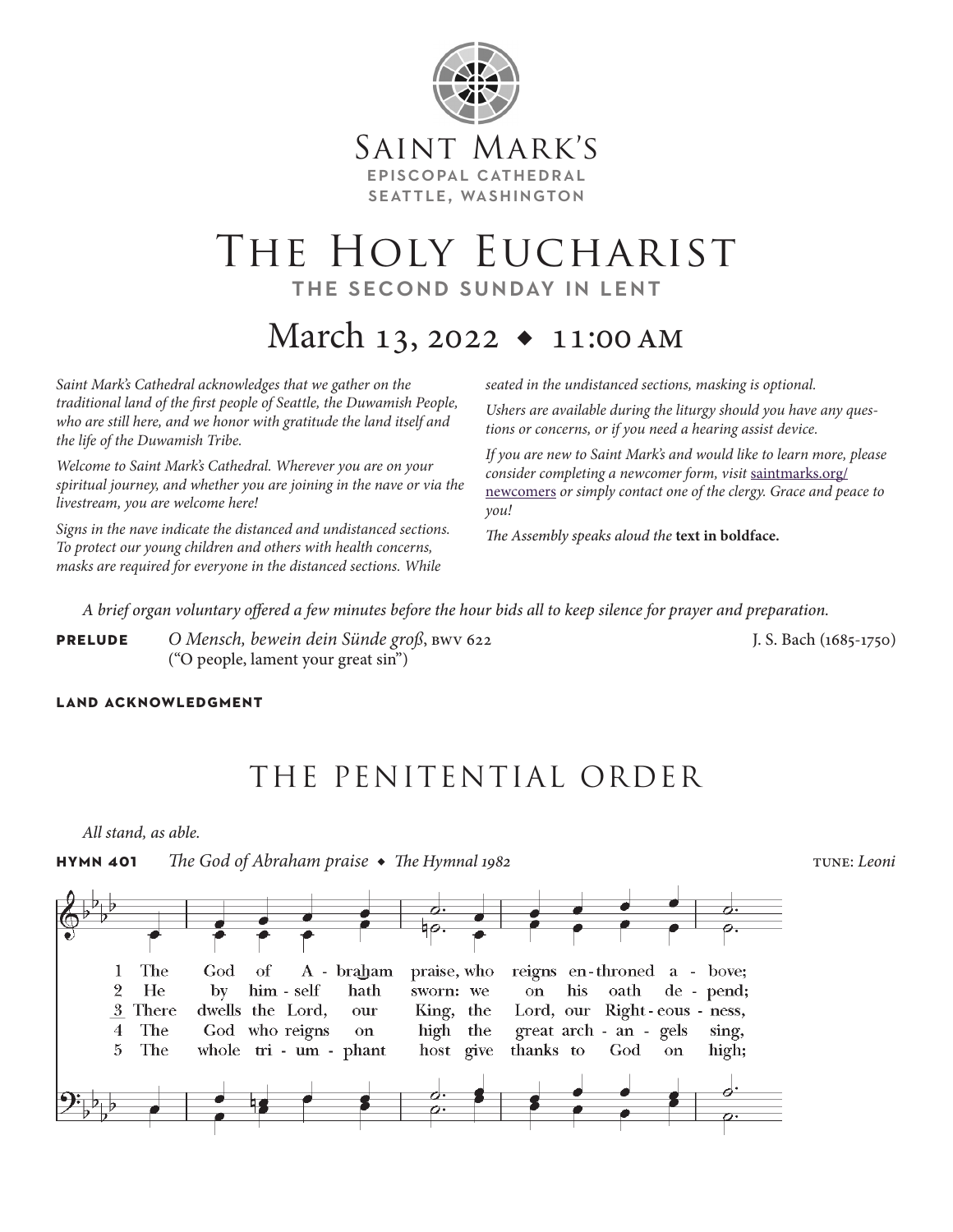

Words: Thomas Olivers (1725-1799), alt. Music: Leoni, Hebrew melody; harm. Hymns Ancient and Modern, 1875, alt.

**opening acclamation** *The Book of Common Prayer,* p. 351

Bless the Lord who forgives all our sins; **God's mercy endures for ever.**

#### **confession & absolution**

Let us confess our sins against God and our neighbor.

*Silence is kept. You are invited to stand or kneel for the confession.*

Most merciful God, **we confess that we have sinned against you in thought, word, and deed, by what we have done, and by what we have left undone. We have not loved you with our whole heart; we have not loved our neighbors as ourselves. We are truly sorry and we humbly repent. For the sake of your Son Jesus Christ, have mercy on us and forgive us; that we may delight in your will, and walk in your ways, to the glory of your Name. Amen.**

*The Presider pronounces God's forgiveness of our sins. All respond:* **Amen.**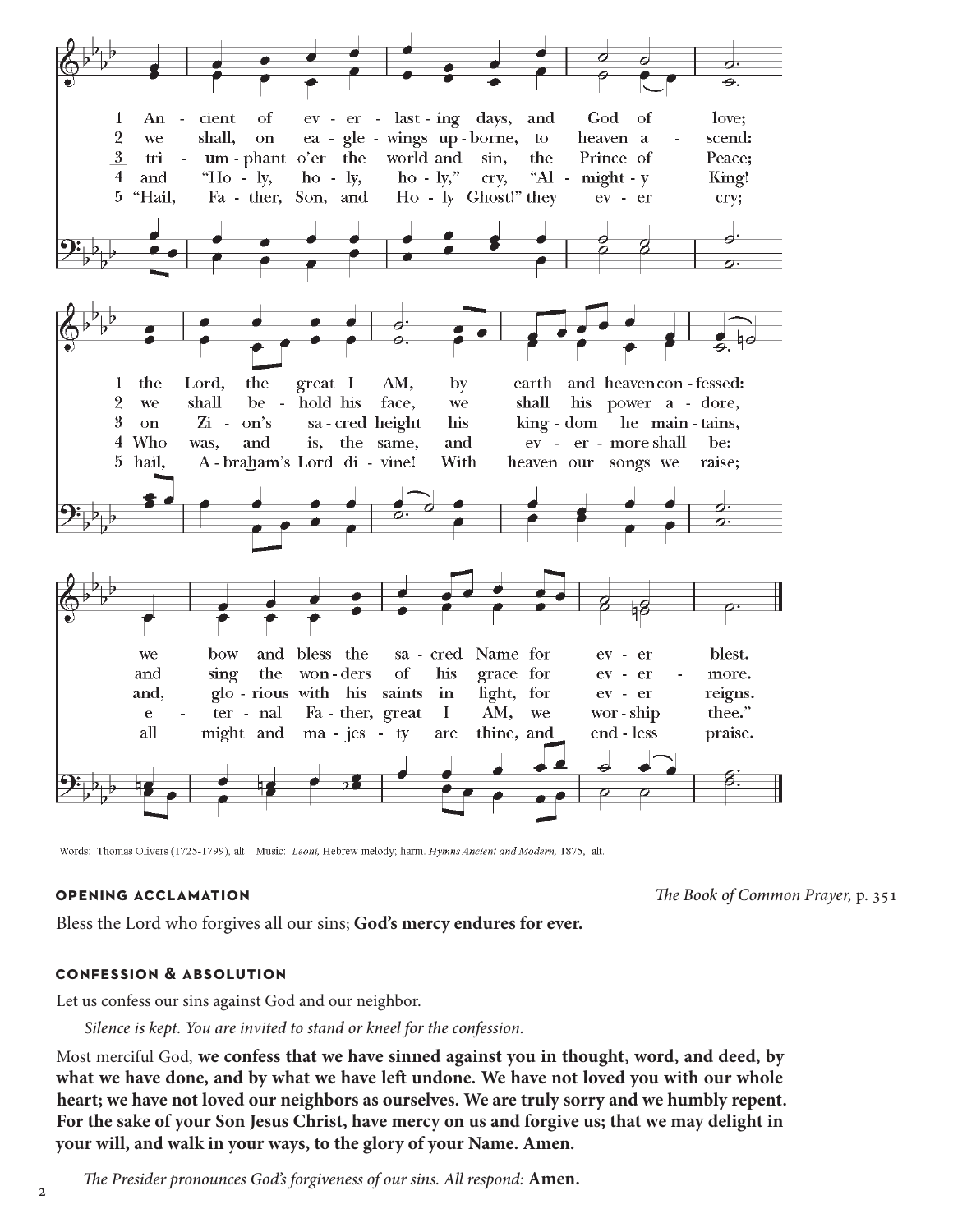

**collect of the day** *Second Sunday in Lent The Book of Common Prayer,* p. 218

The Lord be with you. **And also with you.** Let us pray.

God, whose glory it is always to have mercy: Be gracious to all who have gone astray from your ways, and bring them again with penitent hearts and steadfast faith to embrace and hold fast the unchangeable truth of your Word, Jesus Christ your Son; who with you and the Holy Spirit lives and reigns, one God, for ever and ever. **Amen.**

*Please be seated for the readings.*



## THE LITURGY OF THE WORD

#### **reading** *Genesis 15:1-12,17-18*

THE WORD of the LORD came to Abram in a vision, "Do not be afraid, Abram, I am your shield; your reward shall be very great." But Abram said, "O Lord God, what will you give me, for I continue childless, and the heir of my house is Eliezer of Damascus?" And Abram said, "You have given me no offspring, and so a slave born in my house is to be my heir." But the word of the LORD came to him, "This man shall not be your heir; no one but your very own issue shall be your heir." He brought him outside and said, "Look toward heaven and count the stars, if you are able to count them." Then he said to him, "So shall your descendants be." And he believed the LORD; and the LORD reckoned it to him as righteousness.

Then he said to him, "I am the LORD who brought you from Ur of the Chaldeans, to give you this land to possess." But he said, "O Lord God, how am I to know that I shall possess it?" He said to him, "Bring me a heifer three years old, a female goat three years old, a ram three years old, a turtledove, and a young pigeon." He brought him all these and cut them in two, laying each half over against the other; but he did not cut the birds in two. And when birds of prey came down on the carcasses, Abram drove them away.

As the sun was going down, a deep sleep fell upon Abram, and a deep and terrifying darkness descended upon him.

When the sun had gone down and it was dark, a smoking fire pot and a flaming torch passed between these pieces. On that day the LORD made a covenant with Abram, saying, "To your descendants I give this land, from the river of Egypt to the great river, the river Euphrates."

Hear what the Spirit is saying to God's people. **Thanks be to God.**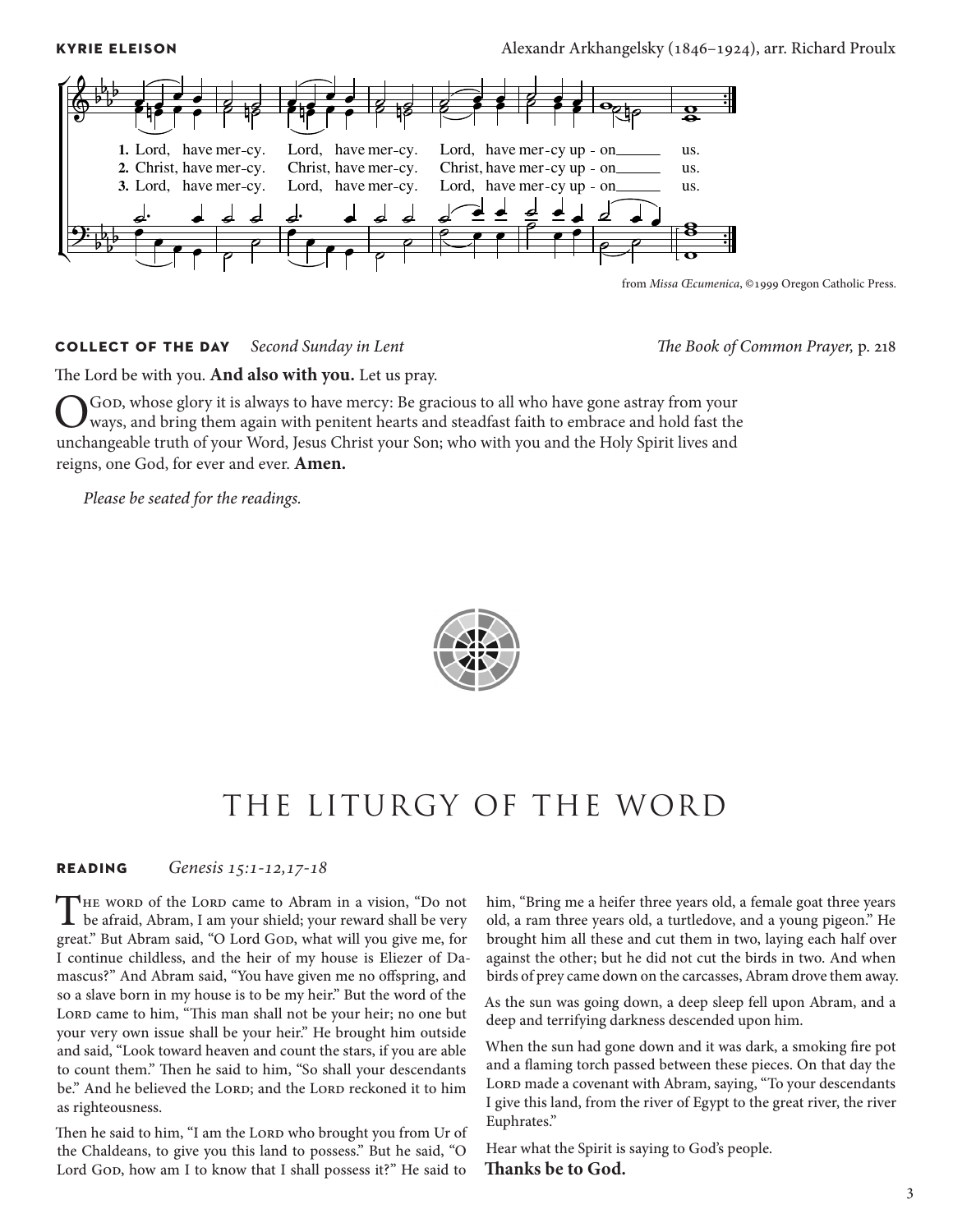*The Psalm verses will be chanted alternately by a cantor and everyone, as indicated.*



THE LORD is my light and my salvation; **L** whom then shall I / fear?  $*$ the LORD is the strength of my life; of whom then / shall I be afraid?

#### **When evildoers came upon me to eat up my / flesh, \* it was they, my foes and my adversaries, who / stumbled and fell.**

Though an army should encamp a- /gainst me, \* yet my heart / shall not be afraid;

#### **And though war should rise up a- /gainst me, \* yet will I / put my trust in him.**

One thing have I asked of the LORD;

one thing I / seek; \*

that I may dwell in the house of the Lord all the / days of my life;

#### To behold the fair beauty of the / LORD \*  **and to seek him / in his temple.**

For in the day of trouble he shall keep me safe in his / shelter; \*

 he shall hide me in the secrecy of his dwelling and set me / high upon a rock.

#### **Even now he lifts up my / head \* above my enemies / round about me.**

Therefore I will offer in his dwelling an oblation with sounds of great / gladness; \*

I will sing and make / music to the LORD.

### Hearken to my voice, O LORD, when I / call;  $*$  **have mercy on / me and answer me.**

You speak in my heart and say, / "Seek my face." \* Your / face, LORD, will I seek.

### **Hide not your face from / me, \* nor turn away your servant / in displeasure.**

You have been my helper; cast me / not away; \* do not forsake me, O God of / my salvation.

### **Though my father and my mother for- /sake me, \*** the LORD / will sustain me.

Show me your way,  $O /$  Lord; \* lead me on a level path, because / of my enemies.

### **Deliver me not into the hand of my / adversaries, \* for false witnesses have risen up against me, and also those / who speak malice.**

What if I had not believed

that I should see the goodness of the  $/$  LORD  $*$ in the land / of the living!

### O tarry and await the LORD's pleasure; **be strong, and he shall comfort / your heart; \*** wait pa-/ tiently for the LORD.

#### **reading** *Philippians 3:17–4:1*

 $\mathbf{B}$  rothers and sisters, join in imitating me, and observe those who live according to the example you have in us. For many live as enemies of the cross of Christ; I have often told you of them, and now I tell you even with tears. Their end is destruction; their god is the belly; and their glory is in their shame; their minds are set on earthly things. But our citizenship is in heaven, and it is from there that we are expecting a Savior, the Lord Jesus Christ. He will transform the body of our humiliation that it may be conformed to the body of his glory, by the power that also enables him to make all things subject to himself. Therefore, my brothers and sisters, whom I love and long for, my joy and crown, stand firm in the Lord in this way, my beloved.

Hear what the Spirit is saying to God's people. **Thanks be to God.**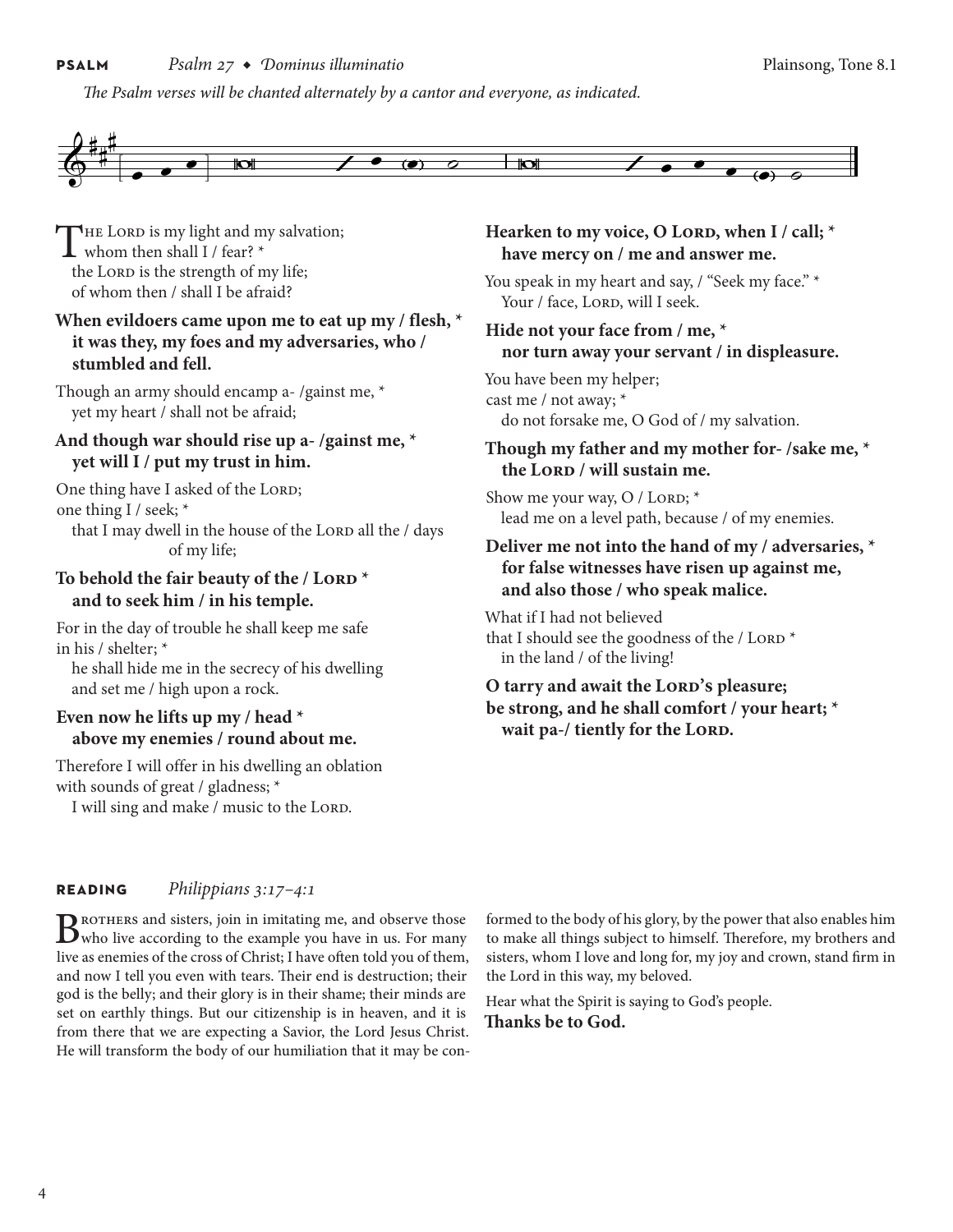

Words: Horatius Bonar (1808-1889)

Music: de Tar, Calvin Hampton (1938-1984) Copyright ©1973, Concordia Publishing House. All rights reserved. Used with permission.

#### **the holy gospel** *Luke 13:31-35*

The Holy Gospel of our Lord Jesus Christ according to Luke. **Glory to you, Lord Christ.**

COME Pharisees came and said to Jesus, "Get away from here, for Herod wants to kill you." He said to them, "Go and tell that fox for me, 'Listen, I am casting out demons and performing cures today and tomorrow, and on the third day I finish my work. Yet today, tomorrow, and the next day I must be on my way, because it is impossible for a prophet to be killed outside of Jerusalem.' Jerusalem, Jerusalem, the city that kills the prophets and stones

those who are sent to it! How often have I desired to gather your children together as a hen gathers her brood under her wings, and you were not willing! See, your house is left to you. And I tell you, you will not see me until the time comes when you say, 'Blessed is the one who comes in the name of the Lord.'"

The Gospel of the Lord. **Praise to you, Lord Christ.**

**homily** The Reverend Canon Eliacín Rosario-Cruz

*Following the homily, the assembly is invited into a period of silence, reflecting on the scriptures and sermon. Please stand, as able, when the Presider stands to introduce the Creed.*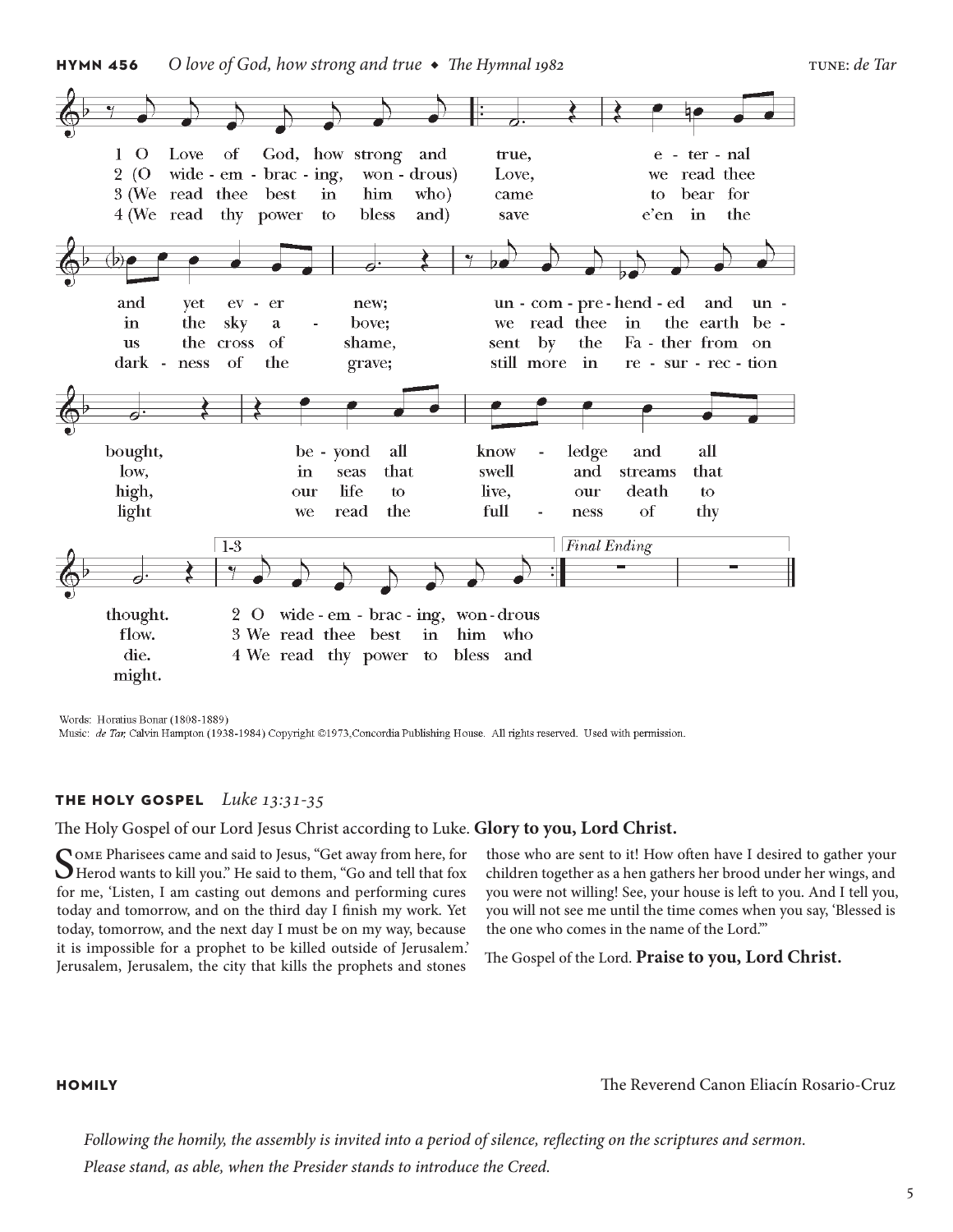- **We believe in one God, the Father, the Almighty, Maker of heaven and earth, of all that is, seen and unseen.**
- **We believe in one Lord, Jesus Christ, the only Son of God, eternally begotten of the Father, God from God, Light from Light, true God from true God, begotten, not made, of one Being with the Father. Through him all things were made. For us and for our salvation he came down from heaven: by the power of the Holy Spirit he became incarnate from the Virgin Mary; and was made man. For our sake he was crucified under Pontius Pilate; he suffered death and was buried. On the third day**

**he rose again in accordance with the scriptures; he ascended into heaven and is seated at the right hand of the Father. He will come again in glory to judge the living and the dead, and his kingdom will have no end.**

**We believe in the Holy Spirit, the Lord, the giver of life, who proceeds from the Father and the Son. With the Father and the Son he is worshiped and glorified. He has spoken through the Prophets. We believe in one holy catholic and apostolic Church. We acknowledge one baptism for the forgiveness of sins. We look for the resurrection of the dead, and the life of the world to come. Amen.**

#### **prayers of the people**

*After each petition:*

God, in your mercy, **hear our prayer.**

*The Presider concludes the prayers with a collect; all respond:* **Amen.**

#### **the peace**

The peace of the Lord be always with you. **And also with you.**

*All exchange a sign of peace, respecting others' desires for distance to be maintained.*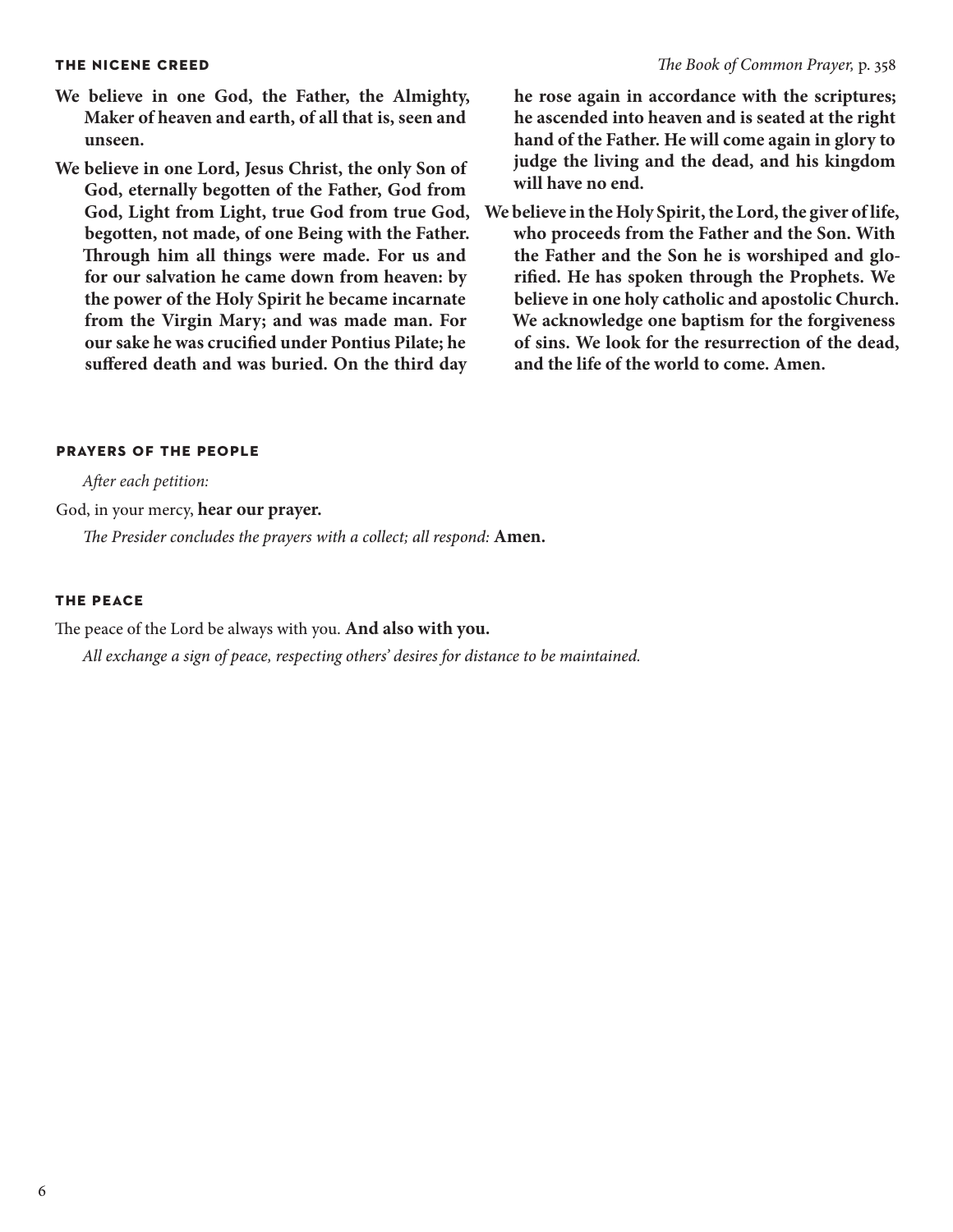

# THE LITURGY OF THE TABLE

#### **offertory**

*An offering of money is received. Everyone participating in Saint Mark's Cathedral's worship at this time in any way is invited to make an offering as an expression of gratitude for God's generosity. Together, our gifts make possible this community of welcome, reconciliation and service. All worshipping in person are invited to place their offering in baskets as they are passed through through the rows.* 

Links to donate to Saint Mark's online are located on the livestream page. Visit [saintmarks.org/give,](http://saintmarks.org/give) *or use the Venmo mobile app* (*@SaintMarksCathedralSeattle, or scan the code at right*)*, or visit this link on your mobile device:* <https://venmo.com/saintmarkscathedralseattle>*. If Venmo asks you for a four-digit code, enter 2076.*



*You may also mail your gift to the cathedral:* 1245 10th Ave. E, Seattle,WA 98102.

**anthem** O pray for the peace of Jerusalem *words: Psalm 122:6-7; MUSIC: Herbert Howells* (1892-1983)

O pray for the peace of Jerusalem: "They shall prosper that love thee.

Peace be within thy walls And plenteousness in thy palaces.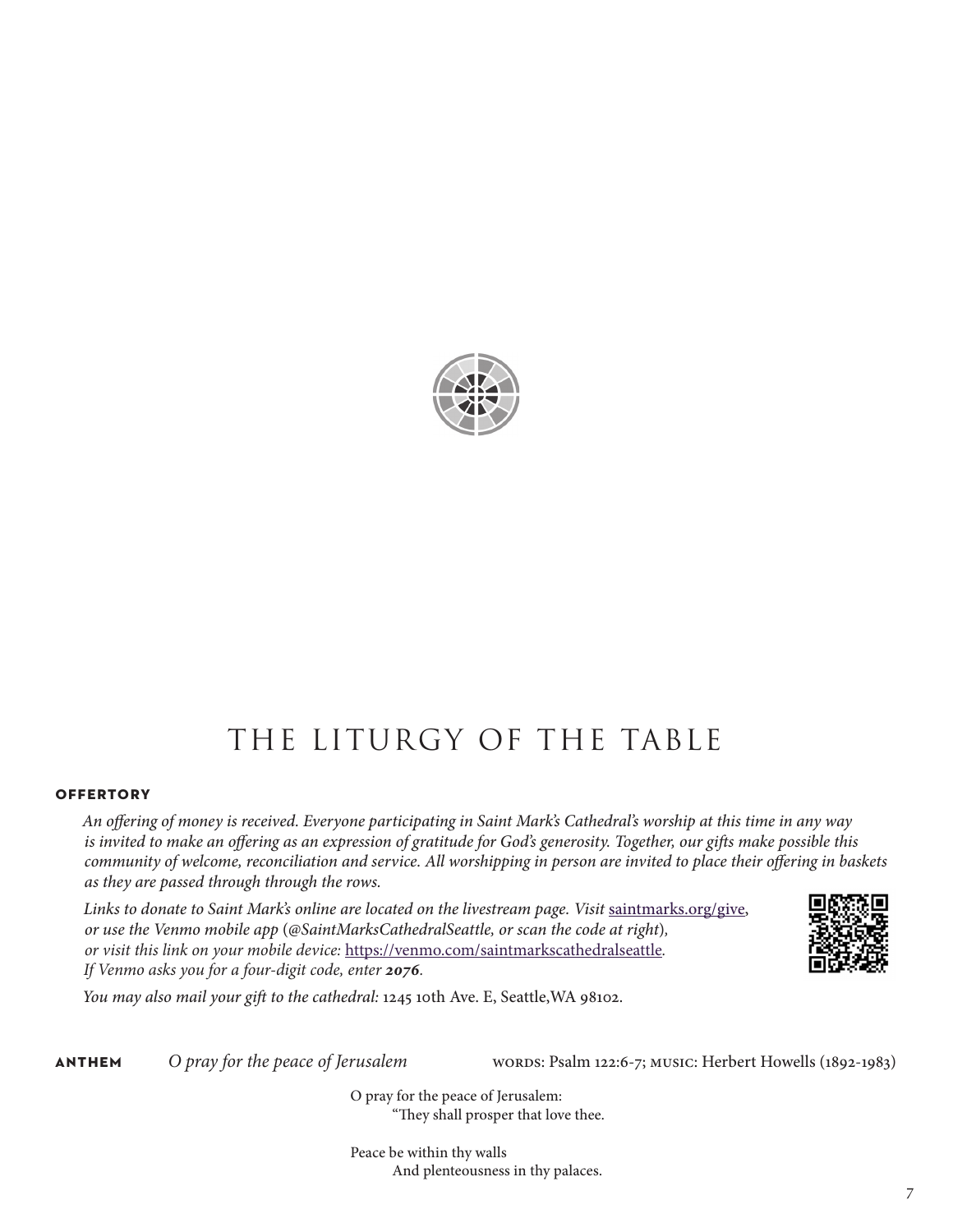#### **the great thanksgiving** *Eucharistic Prayer C The Book of Common Prayer,* p. 369

The Lord be with you. **And also with you.** 

Lift up your hearts. **We lift them to the Lord.** 

Let us give thanks to the Lord our God. **It is right to give God thanks and praise.**

God of all power, Ruler of the Universe, you are worthy of glory and praise. **Glory to you for ever and ever.** 

At your command all things came to be: the vast expanse of interstellar space, galaxies, suns, the planets in their courses, and this fragile earth, our island home. **By your will they were created and have their being.**

From the primal elements you brought forth the human race, and blessed us with memory, reason, and skill. You made us the rulers of creation. But we turned against you, and betrayed your trust; and we turned against one another. **Have mercy, Lord, for we are sinners in your sight.**

Again and again, you called us to return. Through prophets and sages you revealed your righteous Law. And in the fullness of time you sent your only Son, born of a woman, to fulfill your Law, to open for us the way of freedom and peace. **By his blood, he reconciled us. By his wounds, we are healed.**

And therefore we praise you, joining with the heavenly chorus, with prophets, apostles, and martyrs, and with all those in every generation who have looked to you in hope, to proclaim with them your glory, in their unending hymn:

#### **SANCTUS & BENEDICTUS** *Missa œcumenica* Russian Orthodox Tone I, adapt. Richard Proulx



*©* 1999, Richard Proulx. Published by TRINITAS, a division of Oregon Catholic Press, Portland, OR. All rights reserved.

And so, Father, we who have been redeemed by him, and made a new people by water and the Spirit, now bring before you these gifts. Sanctify them by your Holy Spirit to be the Body and Blood of Jesus Christ our Lord.

On the night he was betrayed he took bread, said the blessing, broke the bread, and gave it to his friends, and said, "Take, eat: This is my Body, which is given for you. Do this for the remembrance of me."

After supper, he took the cup of wine, gave thanks, and said, "Drink this, all of you: This is my Blood of the new Covenant, which is shed for you and for many for the forgiveness of sins. Whenever you drink it, do this for the remembrance of me."

Remembering now his work of redemption, and offering to you this sacrifice of thanksgiving, **We celebrate his death and resurrection, as we await the day of his coming.**

Lord God of our ancestors; God of Abraham, Sarah, and Hagar, Isaac and Rebekah, Jacob, Leah, Rachel, Bilhah, and Zilpah; God and Father of our Lord Jesus Christ: Open our eyes to see your hand at work in the world about us. Deliver us from the presumption of coming to this Table for solace only, and not for strength; for pardon only, and not for renewal. Let the grace of this Holy Communion make us one body, one spirit in Christ, that we may worthily serve the world in his name.

### **Risen Lord, be known to us in the breaking of the Bread.**

Accept these prayers and praises, Father, through Jesus Christ our great High Priest, to whom, with you and the Holy Spirit, your Church gives honor, glory, and worship, from generation to generation. **AMEN.**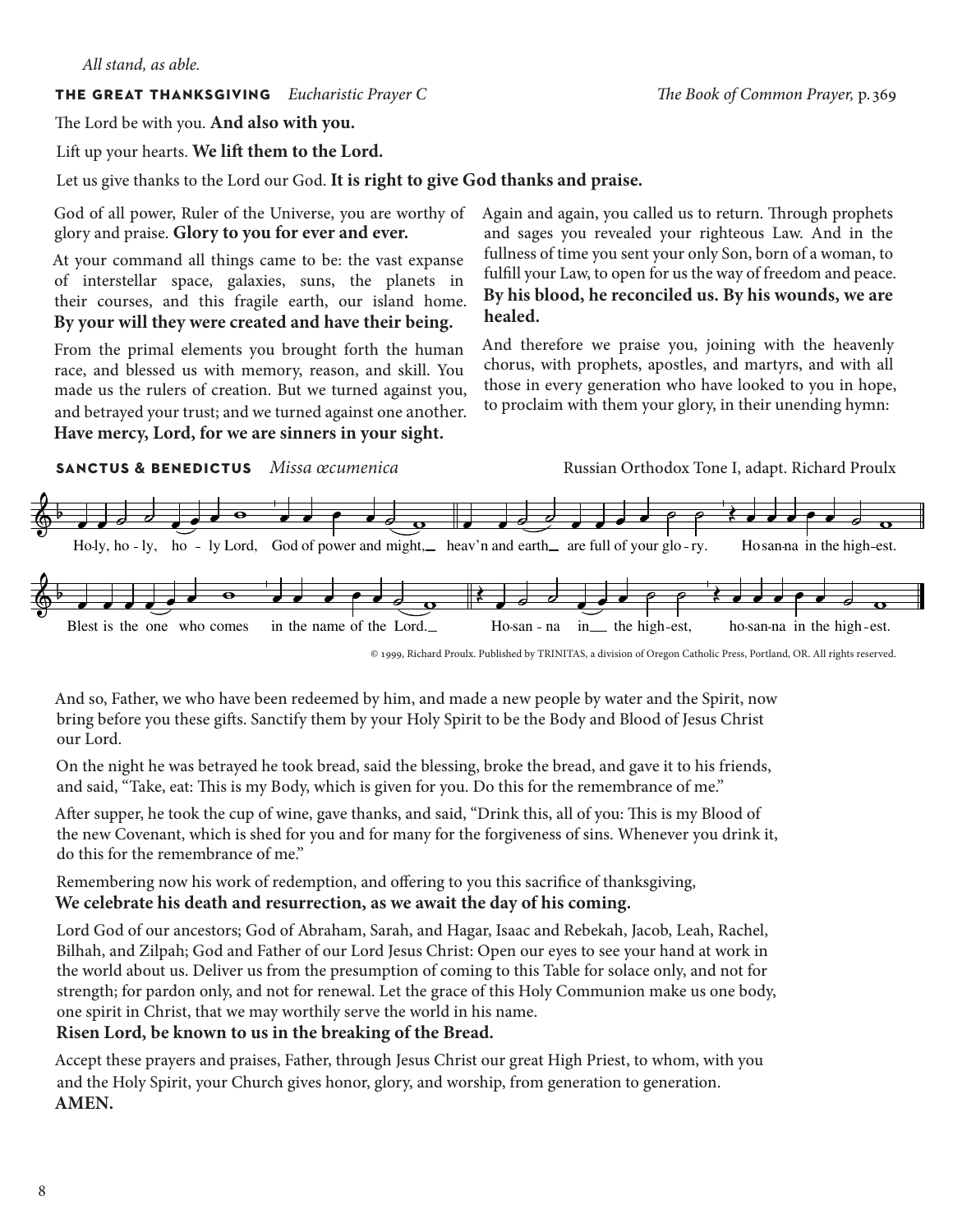#### **the lord's prayer**

**Our Father in heaven, hallowed be your Name, your kingdom come, your will be done, on earth as in heaven. Give us today our daily bread. Forgive us our sins as we forgive those who sin against us. Save us from the time of trial, and deliver us from evil. For the kingdom, the power, and the glory are yours, now and for ever. Amen.**

*In silence, the Presider breaks the consecrated bread.*



#### **invitation to communion**

The Gifts of God for the People of God. Take them in remembrance that Christ died for you, and feed on him in your hearts by faith, with thanksgiving.

*All may be seated for the time of Communion. All seeking God are welcome at Christ's Table.* 

*Please follow the directions of the Liturgical Ministers. Bread and wine are distributed at standing stations at the head of three aisles. The bread will placed into your outstretched palm taking care not to touch your hand. If you prefer a gluten-free wafer, simply ask for one at the time of Communion. If you wish to receive a blessing instead, please cross your arms in front of your chest.*

*Intinction (dipping the bread in the wine) is not available at this time. If you do not wish to drink from the common cup, please cross your arms in front of your chest as you pass by the chalice. The full grace of the sacrament is received with only the bread.*

*Those worshiping at home are invited to pray:*

**prayer at the time of communion** from *Saint Augustine's Prayer Book* (Forward Movement, 2014)

O Christ, I believe that you are truly present in the Holy Sacrament, and, since I cannot at this time receive communion, I pray you to come into my heart. I unite myself with you and embrace you with all my heart, my soul, and my mind. Let nothing separate me from you; let me serve you in this life until, by your grace, I come to your glorious kingdom and unending peace. Amen.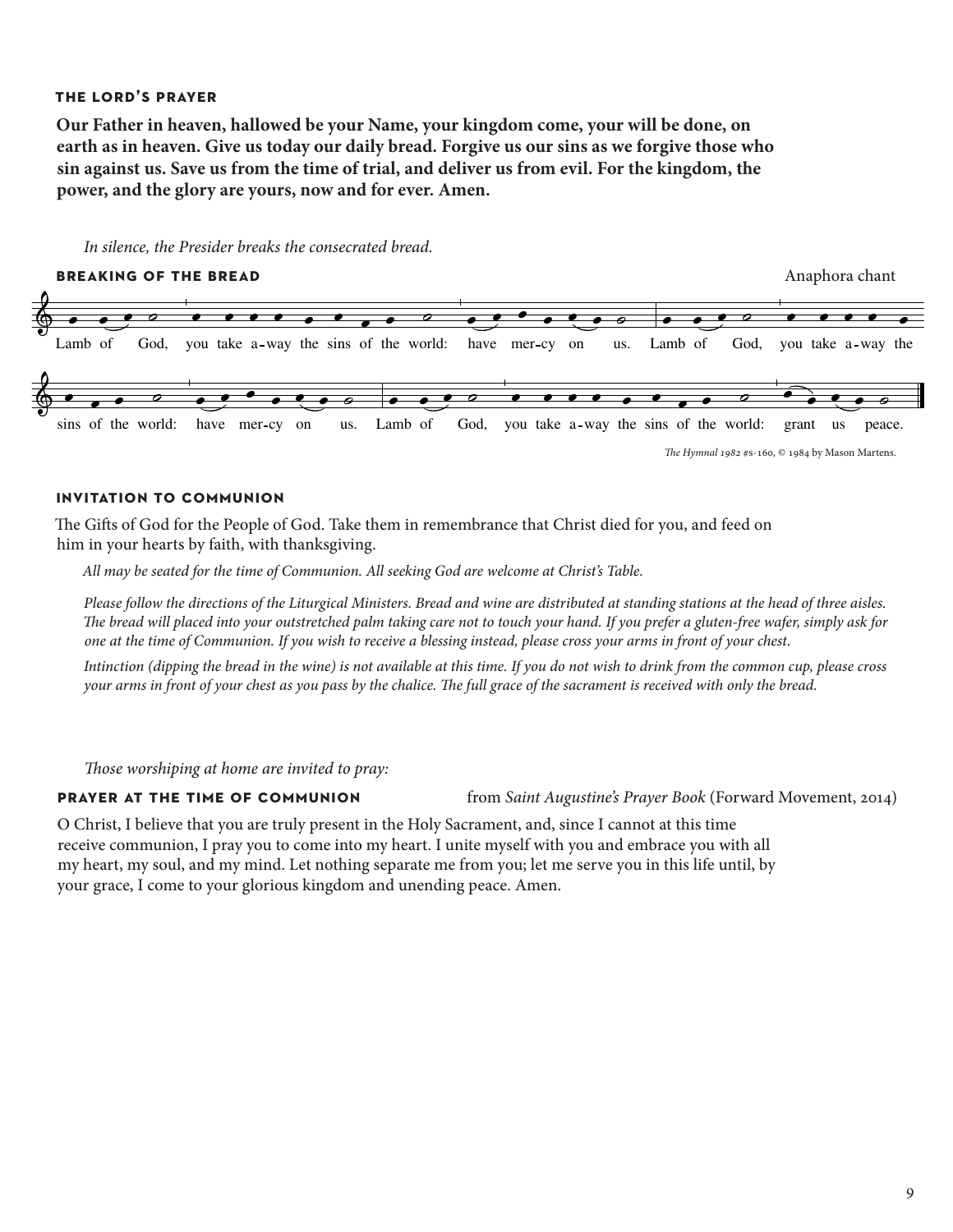

here I church <sub>17</sub> is notices, fearly visited 3 music; Sharon Marion Hershey (b. 1964), © 1998 Harvestcross Productions.<br>MUSIC: Sharon Marion Hershey (b. 1964), © 1998 Harvestcross Productions. *Voices Found* #71, WORDS: Jean Wiebe Janzen, after Julian of Norwich (*c.* 1342 – *c.* 1416); © 1991 Jean Wiebe Janzen;

*The assembly is invited to remain seated for a period of silence, contemplating the gifts of God given and received. Please stand, as able, when the Presider stands and returns to the Altar.*

#### **sending of eucharistic visitors**

*On some Sundays, ministers take Holy Communion to sick or housebound members of the community.* 

One body are we. **For though many, we share one bread and one cup.** Go in peace, bearing holy gifts for holy people.

Almighty and everliving God**, we thank you for feeding us with the spiritual food of the most precious Body and Blood of your Son our Savior Jesus Christ; and for assuring us in these holy mysteries that we are living members of the Body of your Son, and heirs of your eternal kingdom. And now, Father, send us out to do the work you have given us to do, to love and serve you as faithful witnesses of Christ our Lord. To him, to you, and to the Holy Spirit, be honor and glory, now and for ever. Amen.**

**solemn prayer over the assembly** *The Presider prays over the Assembly. All respond:* **Amen**

**hymn 590** *O Jesus Christ, may grateful hymns be rising ◆ The Hymnal 1982* TUNE: *Charterhouse* 



**postcommunion prayer** *The Book of Common Prayer,* p. 366